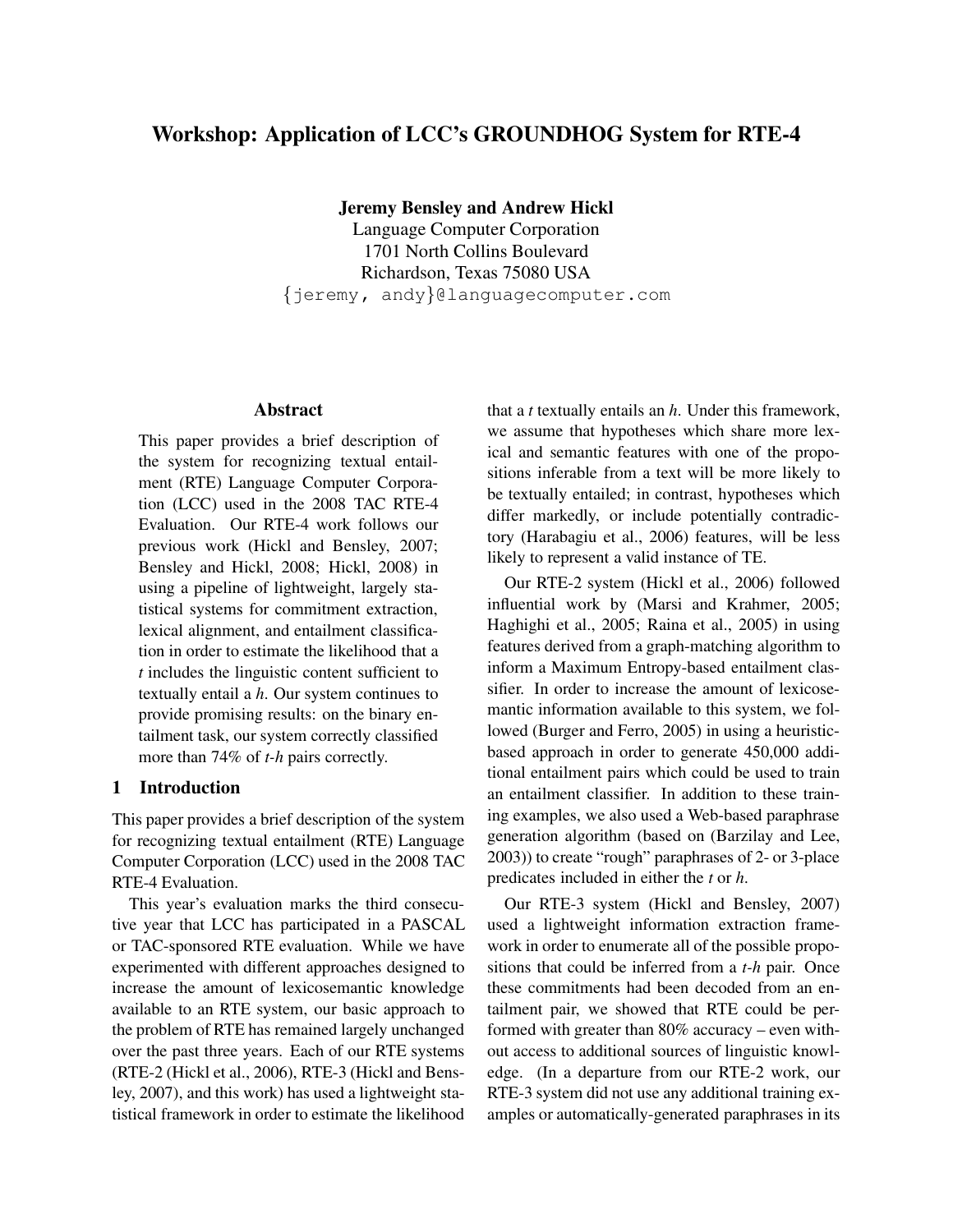entailment estimation.)

This year, we used an implementation of the RTE system described in (Hickl, 2008) to participate in RTE-4. As such, the system description we present in this (notebook) paper will share many similarities with that work. We have been careful to point out where the system deployed in RTE-4 differs from the system developed for that previous work. This system is very similar to our RTE-3 work in its use of a commitment-based extraction framework; a discussion of how our current system differs from this previous work is provided in (Hickl, 2008).

The rest of this paper is organized in the following way. Section 2 provides a sketch of the system we used in the PASCAL RTE-4 Challenge, while Section 3 discusses results from this year's evaluation, and Section 4 provides our conclusions.

## **2 System Overview**

In our work, we use our own implementation of the lightweight method for RTE described in (Hickl and Bensley, 2007) in order to compute the likelihood that an edge  $(x \rightarrow y)$  holds between a pair of nodes  $(x, y)$ .

|     | <b>Algorithm 1</b> Extracting Discourse Commitments                |  |  |  |  |  |
|-----|--------------------------------------------------------------------|--|--|--|--|--|
|     | 1: Input: An underlying argument structure $S$                     |  |  |  |  |  |
|     | 2: Output: A syntactic tree $Q$ corresponding to a well-formed     |  |  |  |  |  |
|     | natural language question                                          |  |  |  |  |  |
|     | 3: for all Candidate answer c identified in $\{a_i, , a_m\} \in S$ |  |  |  |  |  |
|     | do                                                                 |  |  |  |  |  |
| 4:  | Adjoin $(c,q_0)$                                                   |  |  |  |  |  |
|     | Associate c with the root node $(q_0)$ of syntactic tree Q         |  |  |  |  |  |
|     | corresponding to the generated question                            |  |  |  |  |  |
| 5:  | for all Non-terminal nodes $\{q_1, , q_n\}$ in Q do                |  |  |  |  |  |
| 6:  | <b>for all</b> Grammar rules $\{r_1, , r_m\}$ which apply to q     |  |  |  |  |  |
|     | do                                                                 |  |  |  |  |  |
| 7:  | Generate structure $K: \{q'_i, , q'_n\}$ described by              |  |  |  |  |  |
|     | $\boldsymbol{r}$                                                   |  |  |  |  |  |
| 8:  | Determine $p(K)$                                                   |  |  |  |  |  |
| 9:  | <b>for all</b> Grammar rules $\{r'_i, , r'_m\}$ which apply to     |  |  |  |  |  |
|     | K lower in $Q$ do                                                  |  |  |  |  |  |
| 10: | Generate the structure $K' : \{q''_i, , q''_n\}$ de-               |  |  |  |  |  |
|     | scribed by $r'$                                                    |  |  |  |  |  |
| 11: | Determine $p(K')$                                                  |  |  |  |  |  |
| 12: | end for                                                            |  |  |  |  |  |
| 13: | if $p(K) \leq p(K')$ then                                          |  |  |  |  |  |
| 14: | Discard(K)                                                         |  |  |  |  |  |
| 15: | end if                                                             |  |  |  |  |  |
| 16: | end for                                                            |  |  |  |  |  |
| 17: | Adjoin $(K,Q)$ which argmax $p(K)$                                 |  |  |  |  |  |
| 18: | end for                                                            |  |  |  |  |  |
|     | $19:$ end for                                                      |  |  |  |  |  |

recognizing textual entailment (RTE) requires systems to determine whether the meaning of a short text passage can be conventionally inferred from the meaning of some longer text passage. While the recognition of textual inference (such as TE) has traditionally been addressed using formal reasoning methods (such as automatic theorem proving (Tatu et al., 2006), model checking, or model building (Blackburn and Bos, 2005)), a considerable amount of recent work conducted as part of the PASCAL Recognizing Textual Entailment Challenges (Dagan et al., 2005; Bar-Haim et al., 2006; Giampiccolo et al., 2007) have demonstrated the viability of relatively "shallow", statistical learningbased approaches to RTE. The architecture of our system for recognizing textual entailment is presented in Figure 1.

We follow (Hickl and Bensley, 2007) in using adopting an approach to RTE which explicitly considers the set of *discourse commitments* that are derivable from the textual content of a pair of texts. In our work, we used the probabilistic finitestate transducer (FST)-based information extraction framework described in (Eisner, 2002) to extract commitments from four different types of syntactic constructions, including: (1) supplemental expressions (Huddleston and Pullum, 2002) (such as as-clauses, non-restrictive relative clauses, nominal appositives, parenthetical adverbs, and epithets), (2) coordination, (3) subordination, and (4) possessives. Commitments were extracted using a series of weighted regular expressions that were created by hand; weights were learned for each regular expression  $r \in R$  using our implementation of (Eisner, 2002). After each candidate commitment was processed by the FST, each commitment was then resubmitted to the FST for additional round(s) of extraction until no additional commitments could be extracted from the input string.

|             | Bobby Zamora scored in the 57th minute Monday<br>to lift West Ham over Preston North End.                                                                                                                                                                                                                       |
|-------------|-----------------------------------------------------------------------------------------------------------------------------------------------------------------------------------------------------------------------------------------------------------------------------------------------------------------|
| Commitments | 1. Bobby Zamora scored in the 57th minute.<br>2. Bobby Zamora scored [on] Monday.<br>3. Bobby Zamora lifted West Ham over Preston North End.<br>4. Bobby Zamora [is a member of] West Ham.<br>5. West Ham [is a sports team].<br>6. West Ham was lifted over Preston North End.<br>Figure 2: Sample Commitments |

First described in (Dagan et al., 2005), the task of

We then expand the total number of commitments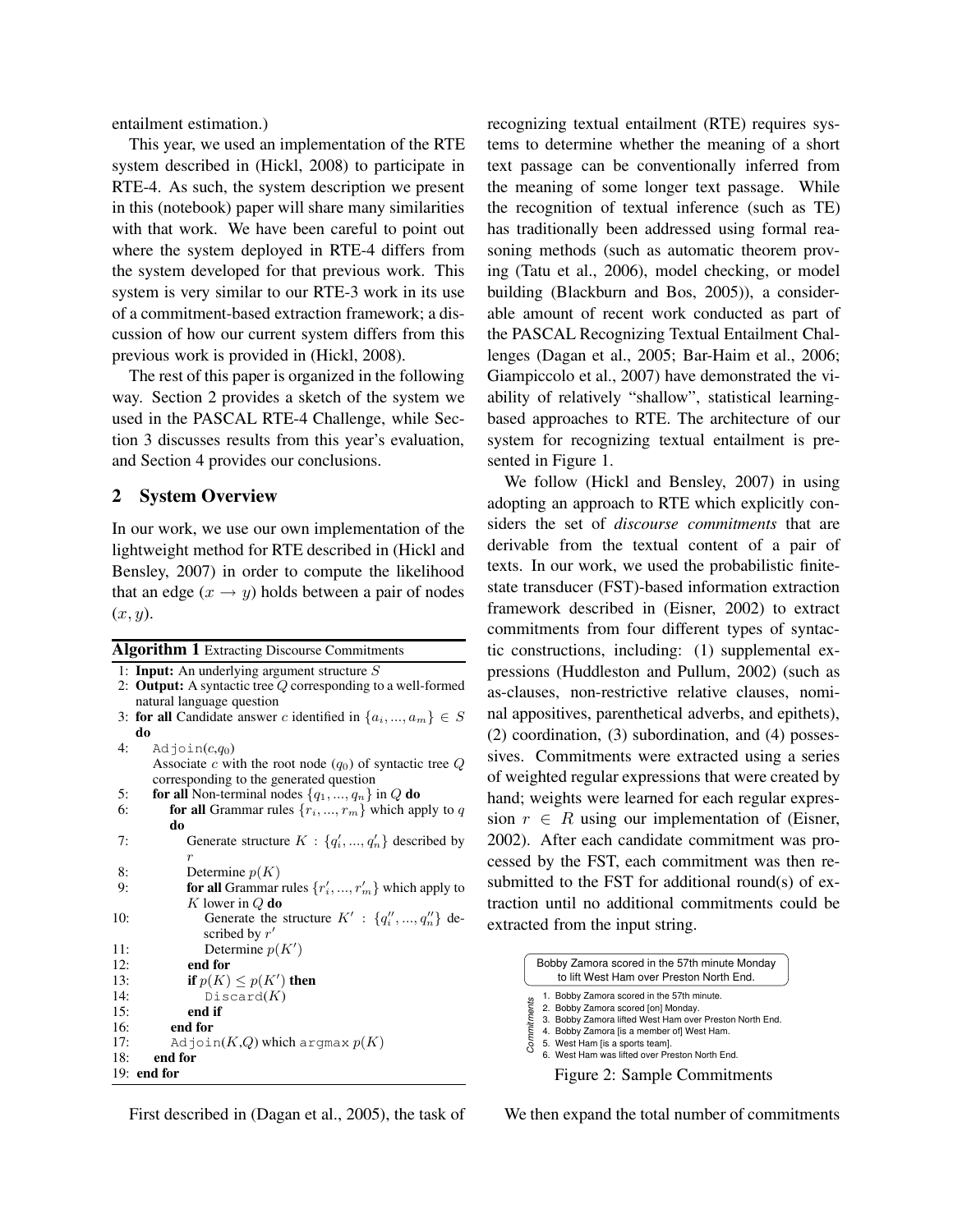

Figure 1: Architecture for Recognizing Textual Entailment.

available from each sentence using the lightweight approach to paraphrasing described in Section 2. Paraphrases are generated by first selecting a pair of arguments from each commitment; these arguments are then used to retrieve a set of sentences containing both arguments and supplied to a clustering algorithm in order to identify the constructions which represent the best possible paraphrases of the commitment.

Semantic dependencies identified by a PropBankbased semantic parser were then used to convert each commitment into a dependency graph, where nodes were associated with individual tokens (or phrases identified by a tokenizer) and edges were associated with the set of syntactic or semantic dependencies that link pairs of nodes. We then used a variant of the maximum weighted matching approach introduced in (Taskar et al., 2005) in order to identify the commitments in a  ${C<sub>u</sub>}$  which represent the best possible alignment for each commitment in  ${C_v}$ .

We used the *reciprocal best-hit method* (Mushegian and Koonin, 2005) in order to select pairs of aligned commitments from  $\{C\}$  to be considered in the recognition of textual entailment. Under this method, a pair of commitments  $(c_u, c_v)$  was considered iff  $c_u$  was found in the top-n alignments identified  $c_v$  and iff  $c_v$  was also found in the top-n alignments identified for  $c_u$ .<sup>1</sup>

Once the best set of commitment alignments  $({c_{u_1}, c_{v_1}), ..., (c_{u_n}, c_{v_n})})$  have been identified for a pair of nodes, we use a decision tree classifier in order to estimate the likelihood (expressed as the confidence of classifying a pair of commitments as either a positive or negative instance of textual entailment) that a commitment from  $u$  textually entails a commitment derived from v. We learn this classifier using a set of linguistic features analogous to those described in several previous approaches, including (Hickl and Bensley, 2007; Marsi et al., 2007; MacCartney et al., 2006; Zanzotto et al., 2006). In our current model, we assume that the content of a node  $u$  textually entails a node  $v$  iff there exists at least some  $c \in C_u$  such that  $c \models_{te} v$ .

## **3 Experiments and Results**

We submitted one ranked run in our official submission for this year's evaluation. Our results from the RTE-4 Test Set are presented in Table 1.

|                                  | IE    |       | OΑ    | <b>SUM</b> | Total |  |  |  |  |
|----------------------------------|-------|-------|-------|------------|-------|--|--|--|--|
| Accuracy                         |       | 0.76  | 0.72  |            | 0.746 |  |  |  |  |
| <b>Average Precision</b>         | 0.779 | 0.797 | 0.717 |            |       |  |  |  |  |
| Table 1: RTE-4 Results per Task. |       |       |       |            |       |  |  |  |  |

An in-depth analysis of these results, plus an evaluation of a second post-hoc experiment will be provided in the final camera-ready version of this paper.

### **4 Conclusions**

This paper provided a formal description of the RTE system Language Computer Corporation used in its participation in the TAC RTE-4 evaluation. Our primary objective for participating in this year's evaluation was to test the robustness of a mature system (Hickl and Bensley, 2007; Hickl, 2008) on a new RTE dataset. We expect that our participation in this year's evaluation will enable us to identify key technology areas that should be targeted for further research and development. We found that our system continued to perform well on this year's Test Set, despite any major modifications: our RTE-4 system correctly classified 74.6% of *t-h* pairs as part of the binary entailment task.

In future work, we plan to adapt our current classification-based infrastructure to address multiway entailment tasks, such as a ternary classification (YES, NO, UNKNOWN) or any *n*-ary classification task that may be considered in future evaluations. We anticipate that expanding the number of classification outcomes will force us to rethink how

<sup>&</sup>lt;sup>1</sup>Values for *n* were selected by optimizing the performance of the entailment classifier on our training set.